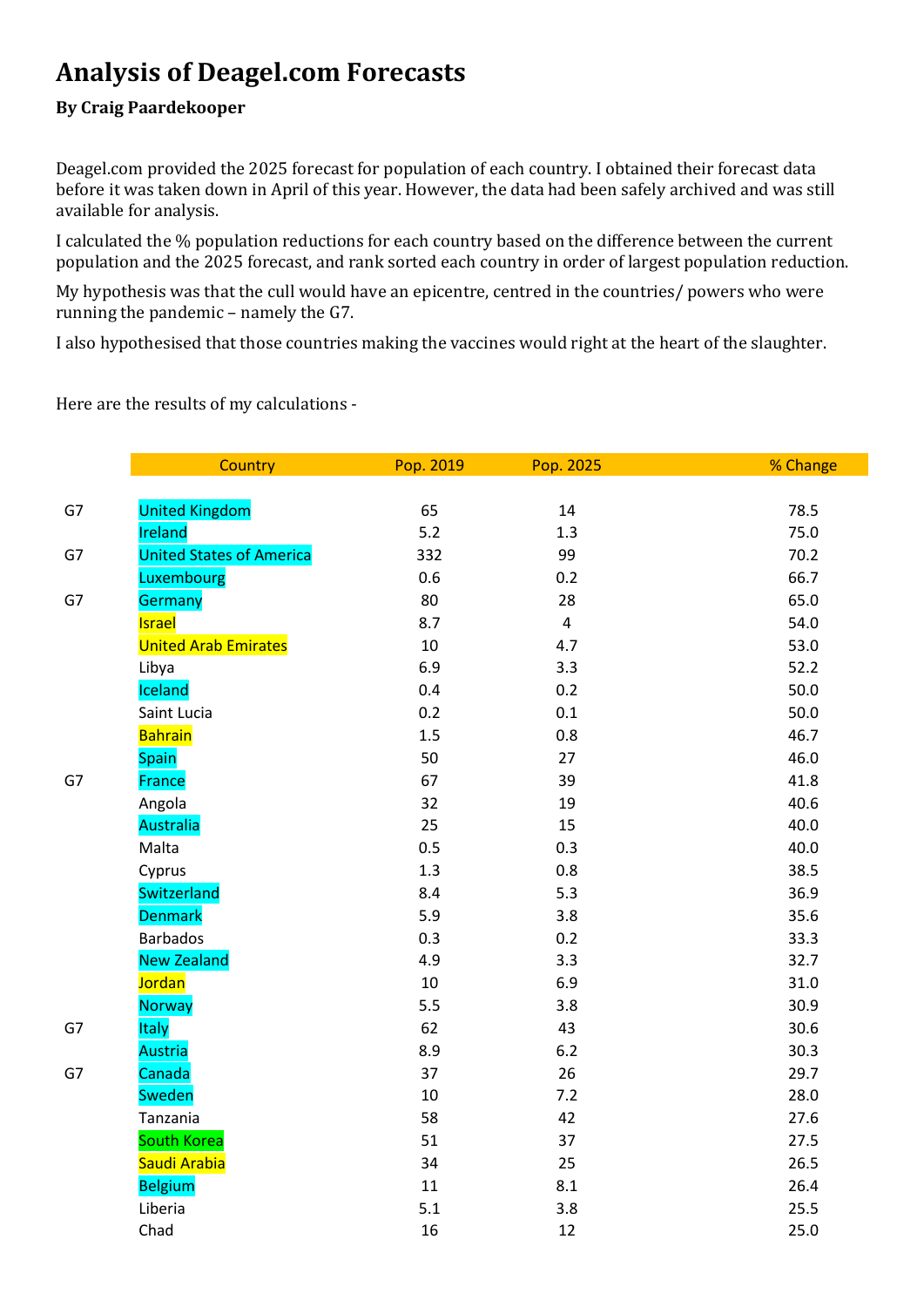|    | Estonia                      | 1.2            | 0.9            | 25.0 |
|----|------------------------------|----------------|----------------|------|
|    | Qatar                        | 2.4            | 1.8            | 25.0 |
|    | Ukraine                      | 41             | 31             | 24.4 |
|    | <b>Oman</b>                  | 4.7            | 3.6            | 23.4 |
|    | Niger                        | 22             | 17             | 22.7 |
|    | <b>Taiwan</b>                | 23             | 18             | 21.7 |
|    | <b>Kuwait</b>                | 3              | 2.4            | 20.0 |
|    | <b>Brunei Darussalam</b>     | 0.5            | 0.4            | 20.0 |
|    | Democratic Republic of Congo | 101            | 81             | 19.8 |
|    | South Africa                 | 56             | 45             | 19.6 |
|    | Singapore                    | 6.2            | 5              | 19.4 |
|    | Slovenia                     | 2.1            | 1.7            | 19.0 |
|    | Malawi                       | 21             | 17             | 19.0 |
|    | Greece                       | 10             | 8.1            | 19.0 |
|    | Portugal                     | 10             | 8.1            | 19.0 |
|    | El Salvador                  | 6.5            | 5.3            | 18.5 |
|    | Moldova                      | 3.4            | 2.8            | 17.6 |
|    | Uruguay                      | 3.4            | 2.8            | 17.6 |
| G7 |                              | 125            | 103            | 17.6 |
|    | Japan                        |                |                | 16.8 |
|    | <b>Belarus</b>               | 9.5            | 7.9            |      |
|    | Benin                        | 12             | 10             | 16.7 |
|    | Suriname                     | 0.6            | 0.5            | 16.7 |
|    | <b>Trinidad and Tobago</b>   | 1.2            | $\mathbf 1$    | 16.7 |
|    | Uganda                       | 43             | 36             | 16.3 |
|    | Mali                         | 19             | 16             | 15.8 |
|    | Syria                        | 19             | 16             | 15.8 |
|    | Lesotho                      | $\overline{2}$ | 1.7            | 15.0 |
|    | Haiti                        | $11\,$         | 9.4            | 14.5 |
|    | Serbia                       | $\overline{7}$ | 6              | 14.3 |
|    | Gabon                        | 2.2            | 1.9            | 13.6 |
|    | Turkey                       | 82             | 71             | 13.4 |
|    | Mozambique                   | 30             | 26             | 13.3 |
|    | Iraq                         | 38             | 33             | 13.2 |
|    | Poland                       | 38             | 33             | 13.2 |
|    | <b>Bulgaria</b>              | $\overline{7}$ | 6.1            | 12.9 |
|    | Togo                         | 8.6            | 7.5            | 12.8 |
|    | Nigeria                      | 214            | 187            | 12.6 |
|    | <b>Equatorial Guinea</b>     | 0.8            | 0.7            | 12.5 |
|    | Guyana                       | 0.8            | 0.7            | 12.5 |
|    | Zambia                       | 17             | 15             | 11.8 |
|    | Namibia                      | 2.6            | 2.3            | 11.5 |
|    | Cameroon                     | 27             | 24             | 11.1 |
|    | Sudan                        | 45             | 40             | 11.1 |
|    | Sierra Leone                 | 6.6            | 5.9            | 10.6 |
|    | <b>Burkina Faso</b>          | 20             | 18             | 10.0 |
|    | Somalia                      | 11             | 9.9            | 10.0 |
|    | Albania                      | 3.1            | 2.8            | 9.7  |
|    | Croatia                      | 4.2            | 3.8            | 9.5  |
|    | Gambia                       | 2.2            | $\overline{2}$ | 9.1  |
|    | Burundi                      | 11             | 10             | 9.1  |
|    | Cuba                         | $11\,$         | 10             | 9.1  |
|    | Tunisia                      | 11             | 10             | 9.1  |
|    | Argentina                    | 45             | 41             | 8.9  |
|    |                              |                |                |      |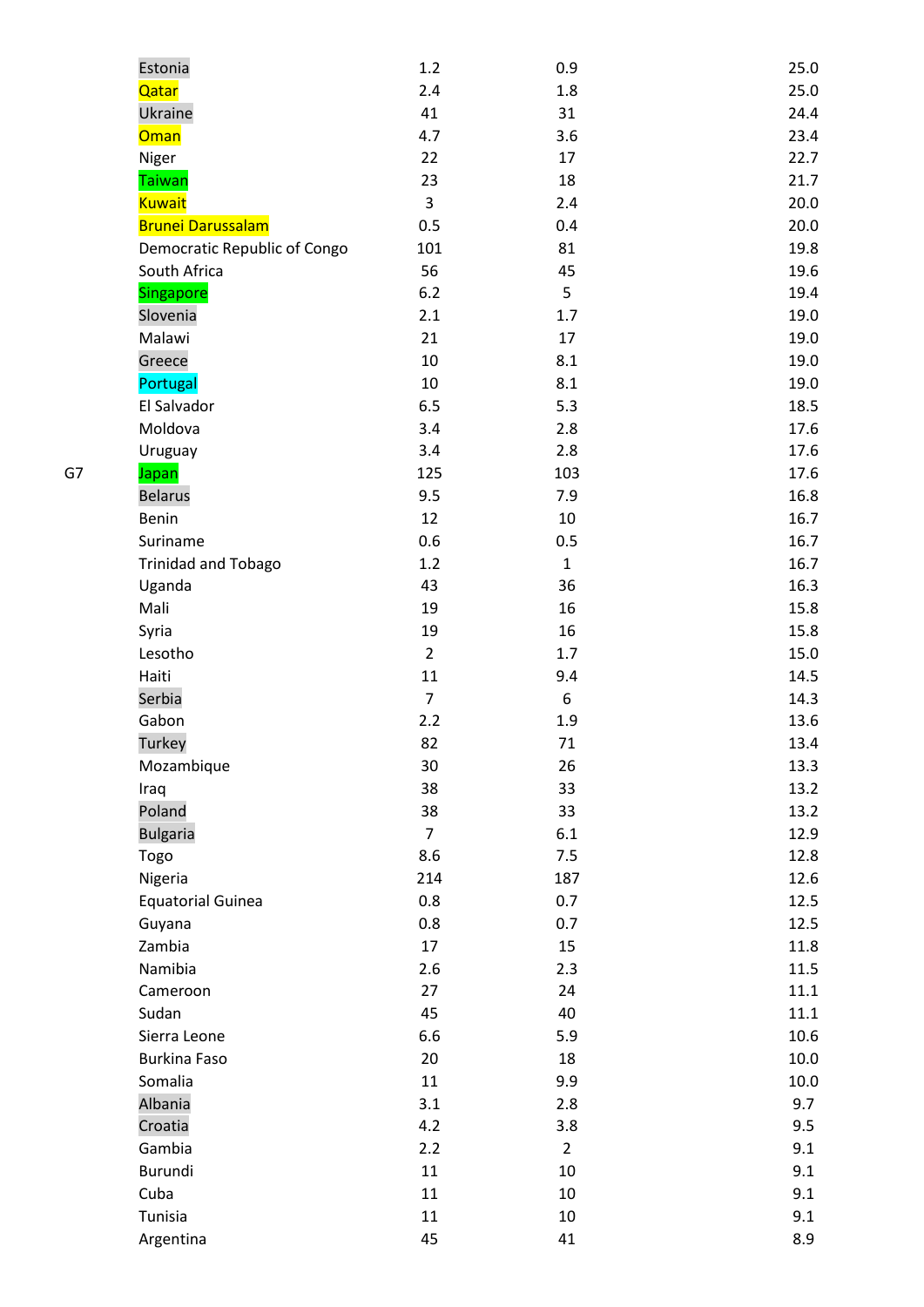| Afghanistan              | 36             | 33    | 8.3     |
|--------------------------|----------------|-------|---------|
| Guinea                   | 12             | 11    | 8.3     |
| Madagascar               | 26             | 24    | 7.7     |
| Cote d'Ivoire            | 27             | 25    | 7.4     |
| Ethiopia                 | 108            | 100   | 7.4     |
| Ghana                    | 29             | 27    | 6.9     |
| Yemen                    | 29             | 27    | 6.9     |
| Senegal                  | 15             | 14    | 6.7     |
| Pakistan                 | 233            | 218   | 6.4     |
| Ecuador                  | 16             | 15    | 6.3     |
| Guatemala                | 17             | 16    | 5.9     |
| Netherlands              | 17             | 16    | 5.9     |
| Thailand                 | 68             | 64    | 5.9     |
| Morocco                  | 35             | 33    | 5.7     |
| Kenya                    | 53             | 50    | 5.7     |
| Slovakia                 | 5.4            | 5.1   | 5.6     |
| <b>Finland</b>           | 5.6            | 5.3   | 5.4     |
| Kazakhstan               | 19             | 18    | 5.3     |
| Bosnia and Herzegovina   | 3.8            | 3.6   | 5.3     |
| Latvia                   | 1.9            | 1.8   | 5.3     |
| North Macedonia          | $\overline{2}$ | 1.9   | 5.0     |
| Hungary                  | 9.8            | 9.4   | 4.1     |
| Azerbaijan               | 10             | 9.6   | 4.0     |
| Iran                     | 84             | 81    | 3.6     |
| Russia                   | 146            | 141   | 3.4     |
| Armenia                  | $\mathsf 3$    | 2.9   | 3.3     |
| Kyrgyzstan               | 6              | 5.8   | 3.3     |
| <b>Mongolia</b>          | 3.2            | 3.1   | 3.1     |
| Mexico                   | 128            | 124   | 3.1     |
| Panama                   | 3.9            | 3.8   | 2.6     |
| China                    | 1390           | 1,358 | 2.3     |
| Eritrea                  | 6.1            | 6     | 1.6     |
| Czechia                  | 10             | 9.9   | $1.0\,$ |
| <b>Brazil</b>            | 211            | 210   | 0.5     |
| <b>Bahamas</b>           | 0.3            | 0.3   | 0.0     |
| <b>Belize</b>            | 0.4            | 0.4   | 0.0     |
| Bhutan                   | 0.8            | 0.8   | 0.0     |
| <b>Bolivia</b>           | 11             | 11    | 0.0     |
| Botswana                 | 2.3            | 2.3   | 0.0     |
| Cape Verde               | 0.6            | 0.6   | 0.0     |
| Central African Republic | 6              | 6     | 0.0     |
| Chile                    | 18             | 18    | 0.0     |
| Colombia                 | 49             | 49    | 0.0     |
| Djibouti                 | 0.9            | 0.9   | 0.0     |
| Fiji                     | 0.9            | 0.9   | 0.0     |
| Grenada                  | 0.1            | 0.1   | 0.0     |
| Indonesia                | 267            | 267   | 0.0     |
| Jamaica                  | 2.8            | 2.8   | 0.0     |
| Kiribati                 | 0.1            | 0.1   | 0.0     |
| Lithuania                | 2.7            | 2.7   | 0.0     |
| Maldives                 | 0.4            | 0.4   | 0.0     |
| Mauritius                | $1.4\,$        | 1.4   | 0.0     |
| Micronesia               | 0.1            | 0.1   | 0.0     |
|                          |                |       |         |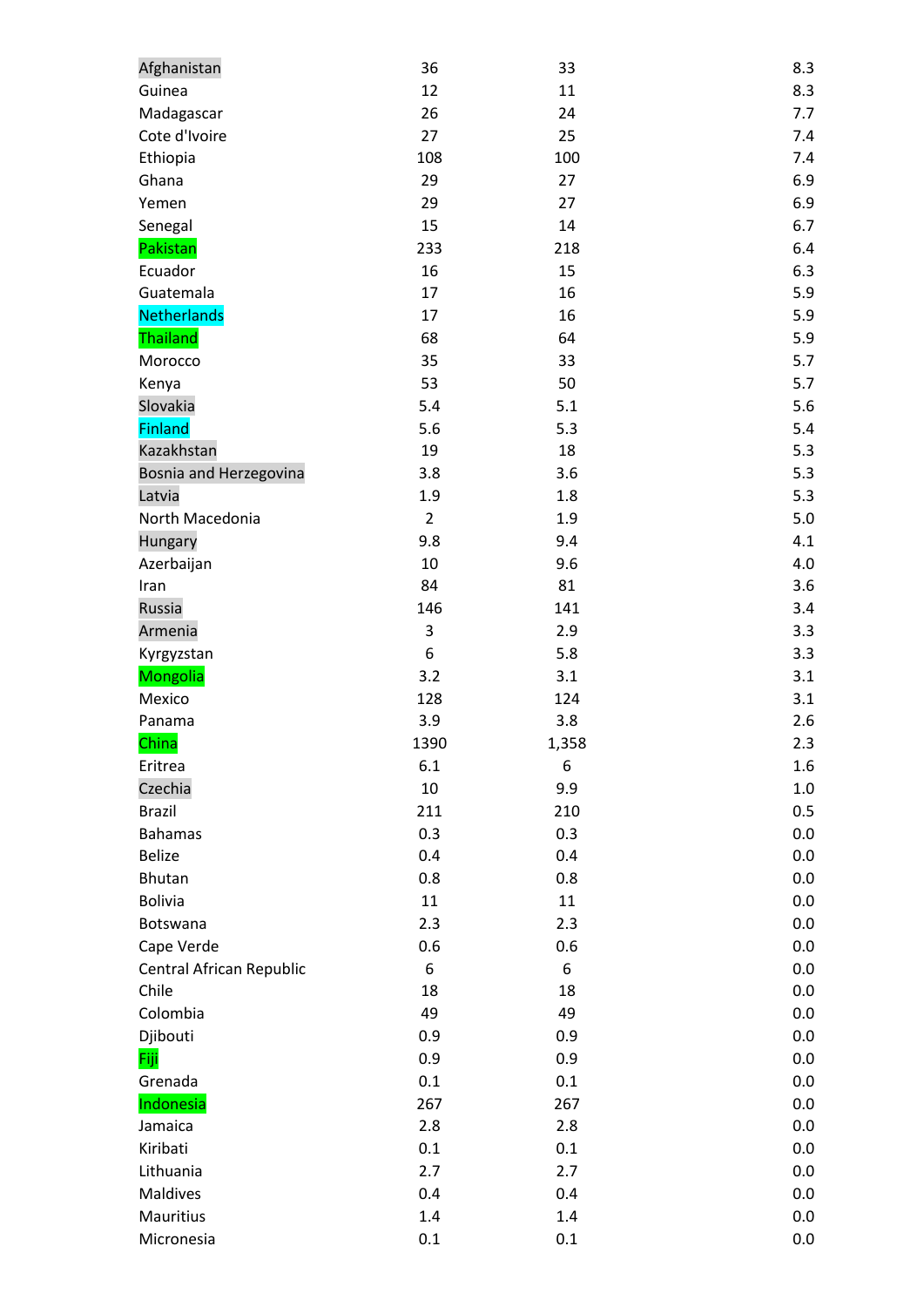| 6.2<br>6.2<br>0.0<br>Nicaragua<br>7.2<br>0.0<br>7.2<br>Paraguay<br>31<br>31<br>0.0<br>Peru<br>Republic of the Congo<br>0.0<br>5.3<br>5.3<br>Romania<br>21<br>21<br>0.0<br>Rwanda<br>12<br>12<br>0.0<br>Saint Vincent and the<br>Grenadines<br>0.1<br>0.1<br>0.0<br>0.2<br>0.2<br>0.0<br>Samoa<br>Sao Tome and Principe<br>0.2<br>0.2<br>0.0<br>Solomon Islands<br>0.7<br>0.7<br>0.0<br>Sri Lanka<br>22<br>22<br>0.0<br>Timor-Leste<br>1.4<br>0.0<br>1.4<br>0.1<br>0.1<br>0.0<br>Tonga<br>30<br>Uzbekistan<br>30<br>0.0<br>14<br>Zimbabwe<br>14<br>0.0<br>India<br>1,330<br>$-0.8$<br>1,341<br>104<br>105<br>$-1.0$<br>Egypt<br>98<br>99<br>$-1.0$<br>Vietnam<br>Turkmenistan<br>5.5<br>5.6<br>$-1.8$<br>$-2.0$<br>Costa Rica<br>5.1<br>5.2<br>Algeria<br>42<br>$-2.4$<br>43<br>$-2.7$<br>7.5<br>Laos<br>7.7<br>$-3.1$<br>Malaysia<br>32<br>33<br>$-3.4$<br>8.9<br>Tajikistan<br>9.2<br>$-3.6$<br>56<br>58<br>Myanmar<br>$-3.6$<br>28<br>29<br>Venezuela<br>$-4.1$<br>Papua New Guinea<br>7.3<br>7.6<br>Guinea-Bissau<br>1.9<br>$\overline{2}$<br>$-5.3$<br>16<br>$-6.3$<br>Cambodia<br>17<br>Honduras<br>$-6.5$<br>9.2<br>9.8<br>Philippines<br>109<br>$-7.3$<br>117<br><b>Bangladesh</b><br>162<br>$-9.9$<br>178<br>Dominican Republic<br>10<br>11<br>$-10.0$<br><b>Nepal</b><br>30<br>33<br>$-10.0$<br>Comoros<br>0.8<br>$-12.5$<br>0.9<br>Georgia<br>$\pmb{4}$<br>4.7<br>$-17.5$ | Montenegro | 0.6 | 0.6 | 0.0     |
|-------------------------------------------------------------------------------------------------------------------------------------------------------------------------------------------------------------------------------------------------------------------------------------------------------------------------------------------------------------------------------------------------------------------------------------------------------------------------------------------------------------------------------------------------------------------------------------------------------------------------------------------------------------------------------------------------------------------------------------------------------------------------------------------------------------------------------------------------------------------------------------------------------------------------------------------------------------------------------------------------------------------------------------------------------------------------------------------------------------------------------------------------------------------------------------------------------------------------------------------------------------------------------------------------------------------------------------------------------------------------------------|------------|-----|-----|---------|
|                                                                                                                                                                                                                                                                                                                                                                                                                                                                                                                                                                                                                                                                                                                                                                                                                                                                                                                                                                                                                                                                                                                                                                                                                                                                                                                                                                                     |            |     |     |         |
|                                                                                                                                                                                                                                                                                                                                                                                                                                                                                                                                                                                                                                                                                                                                                                                                                                                                                                                                                                                                                                                                                                                                                                                                                                                                                                                                                                                     |            |     |     |         |
|                                                                                                                                                                                                                                                                                                                                                                                                                                                                                                                                                                                                                                                                                                                                                                                                                                                                                                                                                                                                                                                                                                                                                                                                                                                                                                                                                                                     |            |     |     |         |
|                                                                                                                                                                                                                                                                                                                                                                                                                                                                                                                                                                                                                                                                                                                                                                                                                                                                                                                                                                                                                                                                                                                                                                                                                                                                                                                                                                                     |            |     |     |         |
|                                                                                                                                                                                                                                                                                                                                                                                                                                                                                                                                                                                                                                                                                                                                                                                                                                                                                                                                                                                                                                                                                                                                                                                                                                                                                                                                                                                     |            |     |     |         |
|                                                                                                                                                                                                                                                                                                                                                                                                                                                                                                                                                                                                                                                                                                                                                                                                                                                                                                                                                                                                                                                                                                                                                                                                                                                                                                                                                                                     |            |     |     |         |
|                                                                                                                                                                                                                                                                                                                                                                                                                                                                                                                                                                                                                                                                                                                                                                                                                                                                                                                                                                                                                                                                                                                                                                                                                                                                                                                                                                                     |            |     |     |         |
|                                                                                                                                                                                                                                                                                                                                                                                                                                                                                                                                                                                                                                                                                                                                                                                                                                                                                                                                                                                                                                                                                                                                                                                                                                                                                                                                                                                     |            |     |     |         |
|                                                                                                                                                                                                                                                                                                                                                                                                                                                                                                                                                                                                                                                                                                                                                                                                                                                                                                                                                                                                                                                                                                                                                                                                                                                                                                                                                                                     |            |     |     |         |
|                                                                                                                                                                                                                                                                                                                                                                                                                                                                                                                                                                                                                                                                                                                                                                                                                                                                                                                                                                                                                                                                                                                                                                                                                                                                                                                                                                                     |            |     |     |         |
|                                                                                                                                                                                                                                                                                                                                                                                                                                                                                                                                                                                                                                                                                                                                                                                                                                                                                                                                                                                                                                                                                                                                                                                                                                                                                                                                                                                     |            |     |     |         |
|                                                                                                                                                                                                                                                                                                                                                                                                                                                                                                                                                                                                                                                                                                                                                                                                                                                                                                                                                                                                                                                                                                                                                                                                                                                                                                                                                                                     |            |     |     |         |
|                                                                                                                                                                                                                                                                                                                                                                                                                                                                                                                                                                                                                                                                                                                                                                                                                                                                                                                                                                                                                                                                                                                                                                                                                                                                                                                                                                                     |            |     |     |         |
|                                                                                                                                                                                                                                                                                                                                                                                                                                                                                                                                                                                                                                                                                                                                                                                                                                                                                                                                                                                                                                                                                                                                                                                                                                                                                                                                                                                     |            |     |     |         |
|                                                                                                                                                                                                                                                                                                                                                                                                                                                                                                                                                                                                                                                                                                                                                                                                                                                                                                                                                                                                                                                                                                                                                                                                                                                                                                                                                                                     |            |     |     |         |
|                                                                                                                                                                                                                                                                                                                                                                                                                                                                                                                                                                                                                                                                                                                                                                                                                                                                                                                                                                                                                                                                                                                                                                                                                                                                                                                                                                                     |            |     |     |         |
|                                                                                                                                                                                                                                                                                                                                                                                                                                                                                                                                                                                                                                                                                                                                                                                                                                                                                                                                                                                                                                                                                                                                                                                                                                                                                                                                                                                     |            |     |     |         |
|                                                                                                                                                                                                                                                                                                                                                                                                                                                                                                                                                                                                                                                                                                                                                                                                                                                                                                                                                                                                                                                                                                                                                                                                                                                                                                                                                                                     |            |     |     |         |
|                                                                                                                                                                                                                                                                                                                                                                                                                                                                                                                                                                                                                                                                                                                                                                                                                                                                                                                                                                                                                                                                                                                                                                                                                                                                                                                                                                                     |            |     |     |         |
|                                                                                                                                                                                                                                                                                                                                                                                                                                                                                                                                                                                                                                                                                                                                                                                                                                                                                                                                                                                                                                                                                                                                                                                                                                                                                                                                                                                     |            |     |     |         |
|                                                                                                                                                                                                                                                                                                                                                                                                                                                                                                                                                                                                                                                                                                                                                                                                                                                                                                                                                                                                                                                                                                                                                                                                                                                                                                                                                                                     |            |     |     |         |
|                                                                                                                                                                                                                                                                                                                                                                                                                                                                                                                                                                                                                                                                                                                                                                                                                                                                                                                                                                                                                                                                                                                                                                                                                                                                                                                                                                                     |            |     |     |         |
|                                                                                                                                                                                                                                                                                                                                                                                                                                                                                                                                                                                                                                                                                                                                                                                                                                                                                                                                                                                                                                                                                                                                                                                                                                                                                                                                                                                     |            |     |     |         |
|                                                                                                                                                                                                                                                                                                                                                                                                                                                                                                                                                                                                                                                                                                                                                                                                                                                                                                                                                                                                                                                                                                                                                                                                                                                                                                                                                                                     |            |     |     |         |
|                                                                                                                                                                                                                                                                                                                                                                                                                                                                                                                                                                                                                                                                                                                                                                                                                                                                                                                                                                                                                                                                                                                                                                                                                                                                                                                                                                                     |            |     |     |         |
|                                                                                                                                                                                                                                                                                                                                                                                                                                                                                                                                                                                                                                                                                                                                                                                                                                                                                                                                                                                                                                                                                                                                                                                                                                                                                                                                                                                     |            |     |     |         |
|                                                                                                                                                                                                                                                                                                                                                                                                                                                                                                                                                                                                                                                                                                                                                                                                                                                                                                                                                                                                                                                                                                                                                                                                                                                                                                                                                                                     |            |     |     |         |
|                                                                                                                                                                                                                                                                                                                                                                                                                                                                                                                                                                                                                                                                                                                                                                                                                                                                                                                                                                                                                                                                                                                                                                                                                                                                                                                                                                                     |            |     |     |         |
|                                                                                                                                                                                                                                                                                                                                                                                                                                                                                                                                                                                                                                                                                                                                                                                                                                                                                                                                                                                                                                                                                                                                                                                                                                                                                                                                                                                     |            |     |     |         |
|                                                                                                                                                                                                                                                                                                                                                                                                                                                                                                                                                                                                                                                                                                                                                                                                                                                                                                                                                                                                                                                                                                                                                                                                                                                                                                                                                                                     |            |     |     |         |
|                                                                                                                                                                                                                                                                                                                                                                                                                                                                                                                                                                                                                                                                                                                                                                                                                                                                                                                                                                                                                                                                                                                                                                                                                                                                                                                                                                                     |            |     |     |         |
|                                                                                                                                                                                                                                                                                                                                                                                                                                                                                                                                                                                                                                                                                                                                                                                                                                                                                                                                                                                                                                                                                                                                                                                                                                                                                                                                                                                     |            |     |     |         |
|                                                                                                                                                                                                                                                                                                                                                                                                                                                                                                                                                                                                                                                                                                                                                                                                                                                                                                                                                                                                                                                                                                                                                                                                                                                                                                                                                                                     |            |     |     |         |
|                                                                                                                                                                                                                                                                                                                                                                                                                                                                                                                                                                                                                                                                                                                                                                                                                                                                                                                                                                                                                                                                                                                                                                                                                                                                                                                                                                                     |            |     |     |         |
|                                                                                                                                                                                                                                                                                                                                                                                                                                                                                                                                                                                                                                                                                                                                                                                                                                                                                                                                                                                                                                                                                                                                                                                                                                                                                                                                                                                     |            |     |     |         |
|                                                                                                                                                                                                                                                                                                                                                                                                                                                                                                                                                                                                                                                                                                                                                                                                                                                                                                                                                                                                                                                                                                                                                                                                                                                                                                                                                                                     |            |     |     |         |
|                                                                                                                                                                                                                                                                                                                                                                                                                                                                                                                                                                                                                                                                                                                                                                                                                                                                                                                                                                                                                                                                                                                                                                                                                                                                                                                                                                                     |            |     |     |         |
|                                                                                                                                                                                                                                                                                                                                                                                                                                                                                                                                                                                                                                                                                                                                                                                                                                                                                                                                                                                                                                                                                                                                                                                                                                                                                                                                                                                     | Lebanon    | 5.5 | 6.6 | $-20.0$ |
| Eswatini<br>$1.1\,$<br>1.4<br>$-27.3$                                                                                                                                                                                                                                                                                                                                                                                                                                                                                                                                                                                                                                                                                                                                                                                                                                                                                                                                                                                                                                                                                                                                                                                                                                                                                                                                               |            |     |     |         |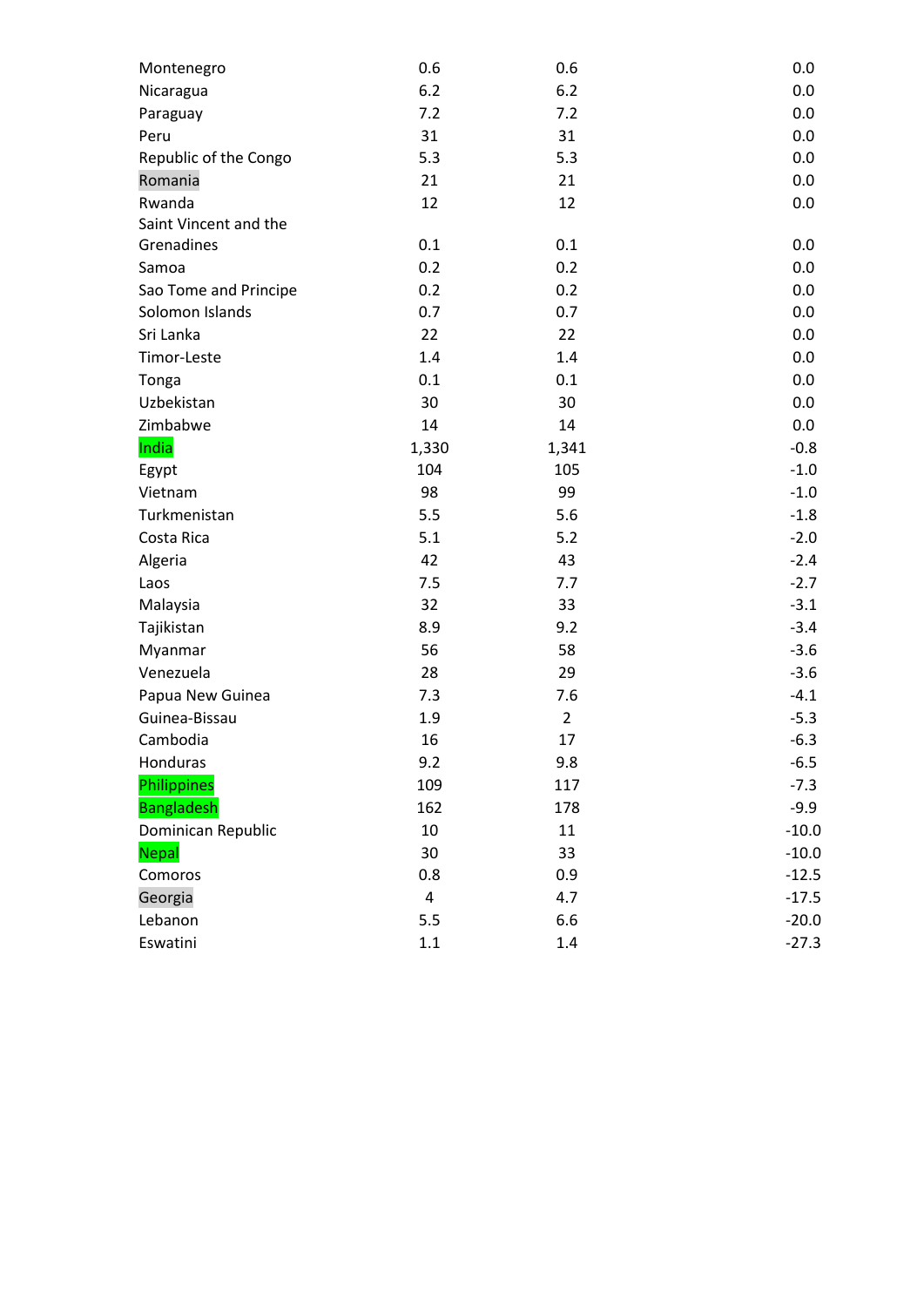# **Observations**

## 1. The G7 countries are clustered near the top of the list - their % population reductions are

- a. UK 78.5%
- b. USA 70.2%
- c. Germany 65%
- d. France 41.8%
- e. Italy 30.6%
- f. Canada 29.7%
- g. Japan 17.6%

#### **2. Three countries dominate the top positions –**

- a. UK
- b. USA
- c. Germany

These are the very 3 countries involved in the production of the vaccines – Astrazeneca, Moderna and Pfizer vaccines

#### **3. There are many countries with no culling. For example –**

| <b>Bahamas</b>                   | 0.3 | 0.3 | 0.0 |
|----------------------------------|-----|-----|-----|
| <b>Belize</b>                    | 0.4 | 0.4 | 0.0 |
| <b>Bhutan</b>                    | 0.8 | 0.8 | 0.0 |
| <b>Bolivia</b>                   | 11  | 11  | 0.0 |
| Botswana                         | 2.3 | 2.3 | 0.0 |
| Cape Verde                       | 0.6 | 0.6 | 0.0 |
| Central African Republic         | 6   | 6   | 0.0 |
| Chile                            | 18  | 18  | 0.0 |
| Colombia                         | 49  | 49  | 0.0 |
| Djibouti                         | 0.9 | 0.9 | 0.0 |
| Fiji                             | 0.9 | 0.9 | 0.0 |
| Grenada                          | 0.1 | 0.1 | 0.0 |
| Indonesia                        | 267 | 267 | 0.0 |
| Jamaica                          | 2.8 | 2.8 | 0.0 |
| Kiribati                         | 0.1 | 0.1 | 0.0 |
| Lithuania                        | 2.7 | 2.7 | 0.0 |
| Maldives                         | 0.4 | 0.4 | 0.0 |
| <b>Mauritius</b>                 | 1.4 | 1.4 | 0.0 |
| Micronesia                       | 0.1 | 0.1 | 0.0 |
| Montenegro                       | 0.6 | 0.6 | 0.0 |
| Nicaragua                        | 6.2 | 6.2 | 0.0 |
| Paraguay                         | 7.2 | 7.2 | 0.0 |
| Peru                             | 31  | 31  | 0.0 |
| Republic of the Congo            | 5.3 | 5.3 | 0.0 |
| Romania                          | 21  | 21  | 0.0 |
| Rwanda                           | 12  | 12  | 0.0 |
| Saint Vincent and the Grenadines | 0.1 | 0.1 | 0.0 |
| Samoa                            | 0.2 | 0.2 | 0.0 |
|                                  |     |     |     |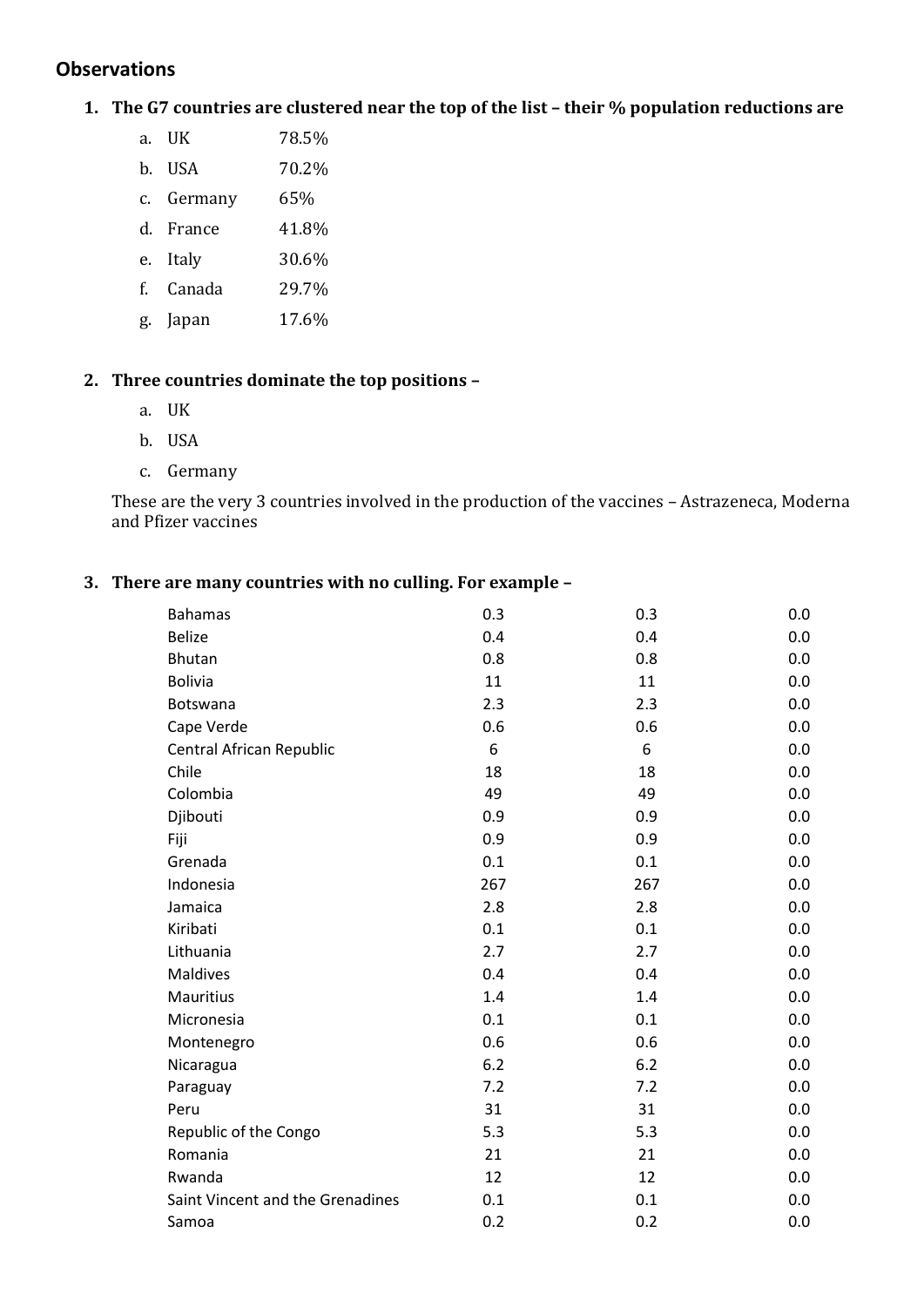| Sao Tome and Principe | 0.2 | 0.2 | 0.0 |
|-----------------------|-----|-----|-----|
| Solomon Islands       | 0.7 | 0.7 | 0.0 |
| Sri Lanka             | 22  | 22  | 0.0 |
| Timor-Leste           | 1.4 | 1.4 | 0.0 |
| Tonga                 | 0.1 | 0.1 | 0.0 |
| Uzbekistan            | 30  | 30  | 0.0 |
| Zimbabwe              | 14  | 14  | 0.0 |
|                       |     |     |     |

#### **4. There are many countries that actually have a population increase –**

| India              | 1,330 | 1,341          | $-0.8$  |
|--------------------|-------|----------------|---------|
| Egypt              | 104   | 105            | $-1.0$  |
| Vietnam            | 98    | 99             | $-1.0$  |
| Turkmenistan       | 5.5   | 5.6            | $-1.8$  |
| Costa Rica         | 5.1   | 5.2            | $-2.0$  |
| Algeria            | 42    | 43             | $-2.4$  |
| Laos               | 7.5   | 7.7            | $-2.7$  |
| Malaysia           | 32    | 33             | $-3.1$  |
| Tajikistan         | 8.9   | 9.2            | $-3.4$  |
| Myanmar            | 56    | 58             | $-3.6$  |
| Venezuela          | 28    | 29             | $-3.6$  |
| Papua New Guinea   | 7.3   | 7.6            | $-4.1$  |
| Guinea-Bissau      | 1.9   | $\overline{2}$ | $-5.3$  |
| Cambodia           | 16    | 17             | $-6.3$  |
| Honduras           | 9.2   | 9.8            | $-6.5$  |
| Philippines        | 109   | 117            | $-7.3$  |
| Bangladesh         | 162   | 178            | $-9.9$  |
| Dominican Republic | 10    | 11             | $-10.0$ |
| Nepal              | 30    | 33             | $-10.0$ |
| Comoros            | 0.8   | 0.9            | $-12.5$ |
| Georgia            | 4     | 4.7            | $-17.5$ |
| Lebanon            | 5.5   | 6.6            | $-20.0$ |
| Eswatini           | 1.1   | 1.4            | $-27.3$ |

**If Deagel is an accurate forecast then -**

- **1. It is extremely dangerous to stay in UK, USA or Germany – the epicentres of this slaughter – the places where they make the vaccines (4 in 5 will die here)**
- **2. G7 countries in general are a bad idea (1 in 3 will die at best)**
- **3. European countries in general are unsafe.**
- **4. The Eastern European countries, appear to be the safer - Romania, Belize, Chechia, Lithuania, Finland, Hungry, Latvia**
- **5. There are quite a number of countries where there is no culling**